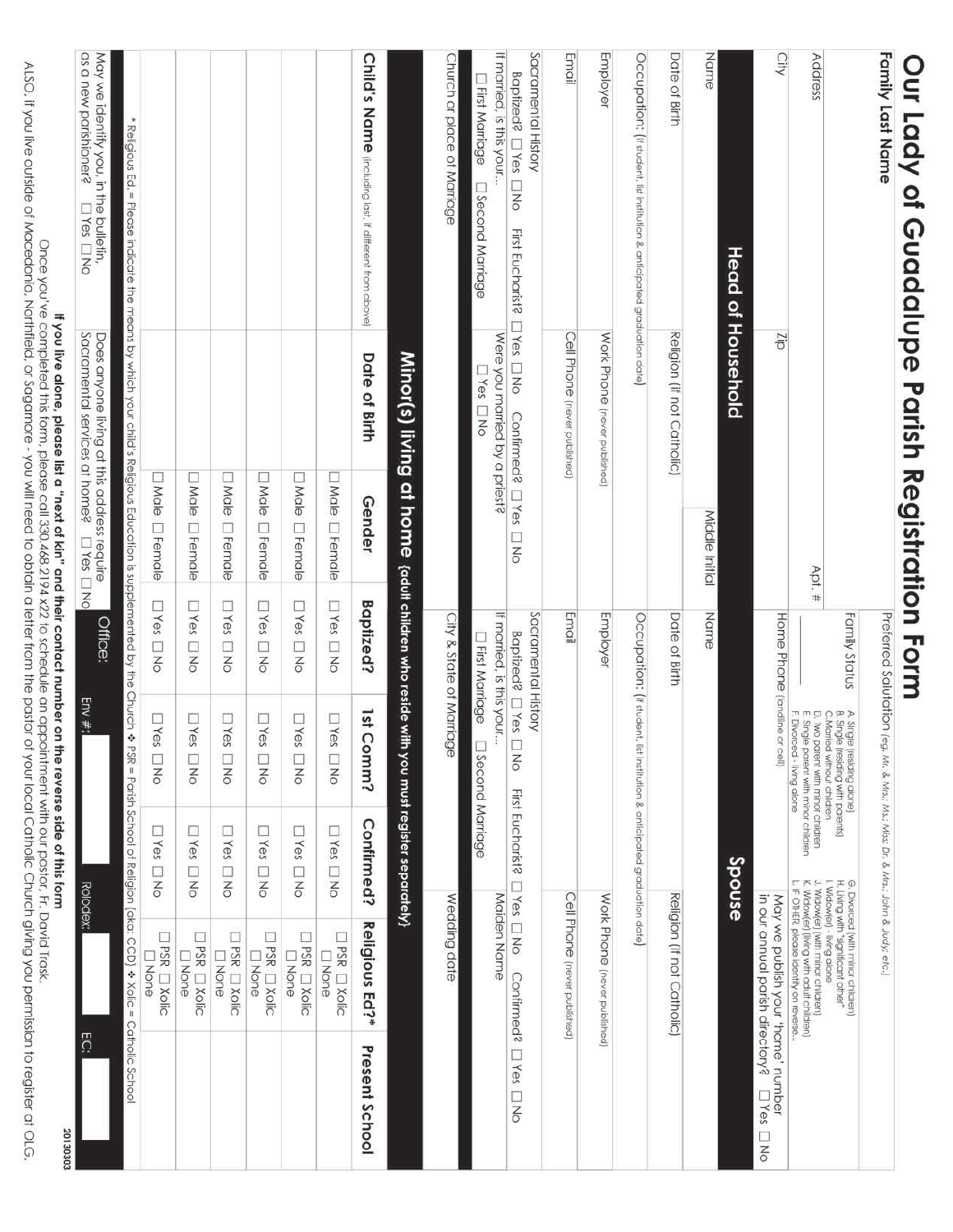## Our Lady of Guadalupe

*Reflecting Christ's presence to the world through service, charity, hospitality and pray*<br>→ 9080 Shepard Road ◆ Macedonia, OH 44056  $\mathcal{R}: 330.468.2194 \Leftrightarrow \exists : 330.468.2196 \Leftrightarrow \exists : 330.468.2196$ 



|         |  | Time & Talents that God is inviting me to share |            |
|---------|--|-------------------------------------------------|------------|
| Name    |  | Home Phone                                      | Cell Phone |
|         |  |                                                 |            |
| Address |  | Occupation                                      | Work Phone |
|         |  |                                                 |            |
|         |  |                                                 |            |

Mark *interested* if you want more information or want to serve; *active* if you are presently involved in this ministry.

| <b>Catechetical</b><br><b>Ministries</b> | Interested |  |
|------------------------------------------|------------|--|
| Catechist (Preschool)                    |            |  |
| Catechist (Grades 1-6)                   |            |  |
| Catechist (Grades 7-9)                   |            |  |
| Catechist (Confirmation)                 |            |  |
| Catechist (Substitute)                   |            |  |
| Marriage Sponsor Couple                  |            |  |
| Pre-Baptism Team                         |            |  |
| Parish School of Religion/PSR            |            |  |
| R.C.I.A. (participant)                   |            |  |
| R.C.I.A. (sponsor)                       |            |  |
| R.C.I.A. (team)                          |            |  |
| Royal School of Church Music             |            |  |
| Vacation Bible School                    |            |  |
| <b>Youth Ministry</b>                    |            |  |

| <b>Spiritual</b><br><b>Growth</b> | Interested | Active |
|-----------------------------------|------------|--------|
| Eucharistic Adoration             |            |        |
| Life in the Eucharist             |            |        |
| Men's Spirituality                |            |        |
| <b>RENEW</b>                      |            |        |
| <b>Rosary Devotions</b>           |            |        |
| Weds. AM Scripture Study          |            |        |
| Women's Group                     |            |        |

| Liturgical<br><b>Ministries</b> | Interested | Active |
|---------------------------------|------------|--------|
| Altar Server                    |            |        |
| Art & Environment               |            |        |
| Cantor                          |            |        |
| Choir (Cherub/Children)         |            |        |
| Choir (Funeral)                 |            |        |
| Choir (Magnificat/Adult)        |            |        |
| Church Cleaners                 |            |        |
| <b>Communion Minister</b>       |            |        |
| Greeter/Usher                   |            |        |
| Lector/Reader                   |            |        |
| <b>Liturgy Commission</b>       |            |        |
| Musician/Instrumentalist        |            |        |
| Organ Scholar Program           |            |        |
| Sacristan                       |            |        |

| <b>Pastoral</b><br>Care<br><b>Ministries</b> | Interested | Active |
|----------------------------------------------|------------|--------|
| <b>Baptismal Correspondence</b>              |            |        |
| <b>Bereavement Ministry</b>                  |            |        |
| Funeral Meals (baking)                       |            |        |
| Funeral Meals (serving)                      |            |        |
| Homebound visitor                            |            |        |
| Hospital visitor                             |            |        |
| Nursing Home visitor                         |            |        |

| Committees,<br><b>Organizations</b><br>& Events | nterested | Active |
|-------------------------------------------------|-----------|--------|
| Avila's                                         |           |        |
| Clam Bake                                       |           |        |
| Coffee & Donuts                                 |           |        |
| Collection Counter*                             |           |        |
| Finance Council*                                |           |        |
| Groundskeepers                                  |           |        |
| Lenten Fish Fry                                 |           |        |
| Knights of Columbus                             |           |        |
| Mailing Preparation                             |           |        |
| Parish Book & Media Center                      |           |        |
| Parish Concert Series                           |           |        |
| Parish Pastoral Council                         |           |        |
| Parish Picnic                                   |           |        |
| Parish Social Events                            |           |        |
| Separated & Divorced                            |           |        |
| Summer Music Program                            |           |        |
| Young at Heart                                  |           |        |

| <b>Social</b><br><b>Concerns</b><br><b>Ministries</b> | Interested | Active |
|-------------------------------------------------------|------------|--------|
| Catholic Charities                                    |            |        |
| Respect Life Mission                                  |            |        |
| St. Vincent DePaul                                    |            |        |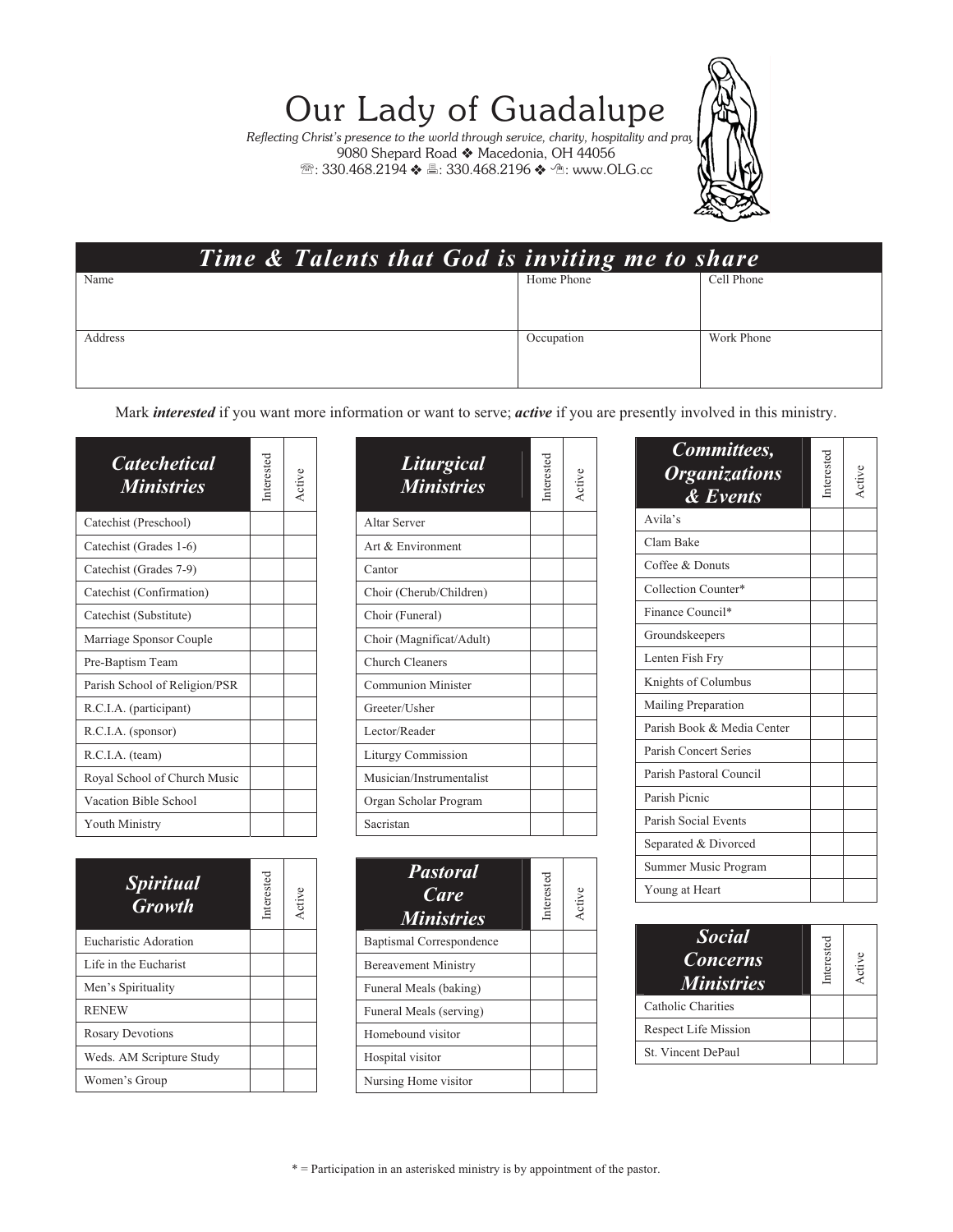| Skills                       | mateur | termedia |  |
|------------------------------|--------|----------|--|
| Accounting                   |        |          |  |
| Attorney/Law                 |        |          |  |
| Bookkeeping                  |        |          |  |
| Carpentry                    |        |          |  |
| Computer Operator            |        |          |  |
| Computer Programmer          |        |          |  |
| Data Entry                   |        |          |  |
| <b>Excel 2000</b><br>$\circ$ |        |          |  |
| o FileMaker Pro              |        |          |  |
| o Publisher                  |        |          |  |
| o QuickBooks                 |        |          |  |
| <b>Word 2000</b><br>$\circ$  |        |          |  |
| Drywall Worker               |        |          |  |
| <b>Electrical Wiring</b>     |        |          |  |
| Fund-raising                 |        |          |  |
| Furniture Repair             |        |          |  |
| <b>HVAC</b>                  |        |          |  |
| <b>Interior Decorating</b>   |        |          |  |
| Lawn Maintenance             |        |          |  |
| Locksmith                    |        |          |  |
| Masonry: Cement              |        |          |  |
| Notary Public                |        |          |  |
| Nurse                        |        |          |  |
| Painting: Exterior           |        |          |  |
| Painting: Interior           |        |          |  |
| Piano Tuning                 |        |          |  |
| Plumbing                     |        |          |  |
| Printing: Lithograph         |        |          |  |
| Printing: Desktop            |        |          |  |
| Printing: Silkscreen         |        |          |  |
| Roofing                      |        |          |  |
| Secretarial Skills           |        |          |  |
| Sewing/Tailoring             |        |          |  |
|                              |        |          |  |
|                              |        |          |  |
|                              |        |          |  |
|                              |        |          |  |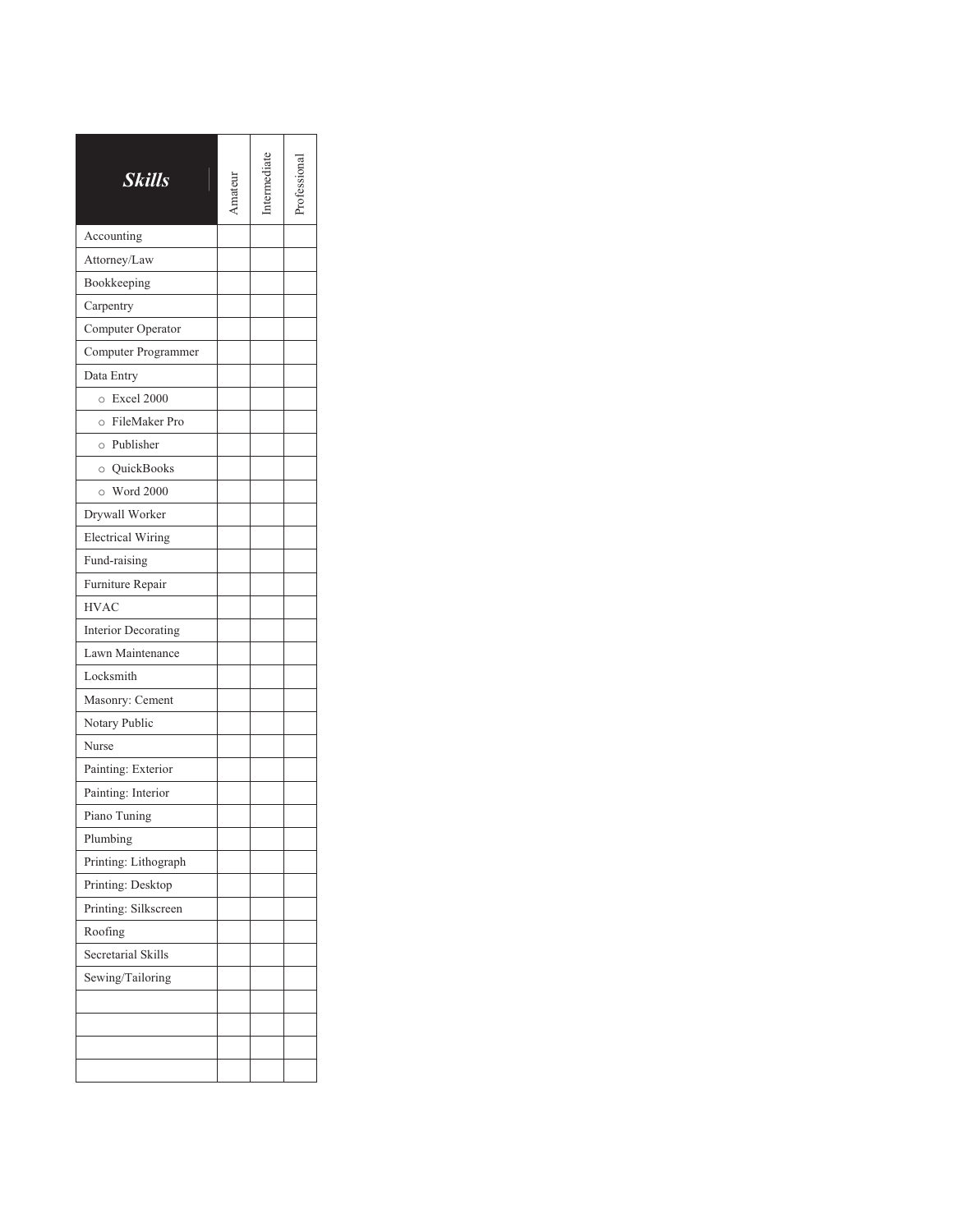### **EFT AUTHORIZATION FORM**

Our Lady of Guadalupe Church 9080 Shepard Road

Macedonia, OH 44056-1450 Phone: 330.468.2194 x22

You may also signup for EFT (Electronic Funds<br>Transfer) on the web at http://donations.olg.cc.<br>To establish recurring donations online, make<br>sure to click CREATE PROFILE.

|                | FOR OFFICE USE ONLY                                                                                                                                                                                                                                                                                                                                                                                    |                  | <b>ENVELOPE/DONOR#</b>                                                                                                                                                                                                                                                                                                                                                                                      |  |            |                       | <b>DATE</b>                                                                                                                                                                                                     |
|----------------|--------------------------------------------------------------------------------------------------------------------------------------------------------------------------------------------------------------------------------------------------------------------------------------------------------------------------------------------------------------------------------------------------------|------------------|-------------------------------------------------------------------------------------------------------------------------------------------------------------------------------------------------------------------------------------------------------------------------------------------------------------------------------------------------------------------------------------------------------------|--|------------|-----------------------|-----------------------------------------------------------------------------------------------------------------------------------------------------------------------------------------------------------------|
|                | Effective date of authorization: Network and the set of authorization:<br>Type of Authorization Form:                                                                                                                                                                                                                                                                                                  |                  | New Authorization<br>Change donation amount<br>□<br>$\Box$ Change donation date                                                                                                                                                                                                                                                                                                                             |  |            |                       | $\Box$ Change banking information<br>Discontinue electronic donation                                                                                                                                            |
|                | Last Name                                                                                                                                                                                                                                                                                                                                                                                              |                  |                                                                                                                                                                                                                                                                                                                                                                                                             |  | First Name |                       |                                                                                                                                                                                                                 |
|                | Address                                                                                                                                                                                                                                                                                                                                                                                                |                  |                                                                                                                                                                                                                                                                                                                                                                                                             |  |            |                       | Envelope #                                                                                                                                                                                                      |
| City           |                                                                                                                                                                                                                                                                                                                                                                                                        |                  |                                                                                                                                                                                                                                                                                                                                                                                                             |  | State      |                       | Zip                                                                                                                                                                                                             |
|                | <b>Email Address</b>                                                                                                                                                                                                                                                                                                                                                                                   |                  |                                                                                                                                                                                                                                                                                                                                                                                                             |  |            |                       |                                                                                                                                                                                                                 |
| ш<br>❏         | DATE OF FIRST DONATION:<br>$\frac{1}{2}$ $\frac{1}{2}$ $\frac{1}{2}$<br><b>ANNUAL CONTRIBUTIONS:</b><br><b>Easter Offering</b><br>Christmas Offering<br>Flowers                                                                                                                                                                                                                                        | o<br>□<br>о<br>о | FREQUENCY OF DONATION: (check only one)<br>Weekly (52x/year)<br>Bi-weekly (26x/year)<br>Semi-monthly (24x/year)<br>Monthly on, or around, the _______ day of<br>the month. (When the requested day falls<br>on a weekend or holiday, the processing<br>date takes place around the requested<br>date.)<br>$\frac{1}{2}$<br>\$<br>Date to be transferred $1/$<br>$\frac{1}{2}$<br>Date to be transferred / / |  |            | □<br>□<br>□<br>□<br>□ | <b>FUNDS AND AMOUNTS:</b><br>General Offering<br>\$<br>Rejuvenate, Replace,<br>Repair<br>$\frac{1}{2}$<br>Designated__________<br>Diocesan collection \$<br>Ministry to those in need_\$<br>Total $\frac{1}{2}$ |
| <b>SAVINGS</b> | Please debit my donation from my (check one):<br>Routing Number:<br>Valid Routing # must start with 0, 1, 2, or 3<br>Savings Account (contact your financial institution for Routing #)<br>❏<br>Account Number: Account 2014<br>□<br>Checking Account (please attach a voided check)<br>41234567894 123 123456* 0001<br>Check Number<br>$\overline{\phantom{a}}$<br>- Account Number<br>Routing Number |                  |                                                                                                                                                                                                                                                                                                                                                                                                             |  |            |                       |                                                                                                                                                                                                                 |
| CHECKING       |                                                                                                                                                                                                                                                                                                                                                                                                        |                  | I authorize the above church and Vanco Services, LLC to process debit entries to my account. I understand that this<br>authority will remain in effect until I provide reasonable notification to terminate the authorization.<br>Authorized Signature: Manual Authorized Signature: Manual Authorized Signature: Manual Authorized Signature:                                                              |  |            |                       |                                                                                                                                                                                                                 |

Return this form to the parish office, fax it to 330.468.2196, or drop it in the collection basket.